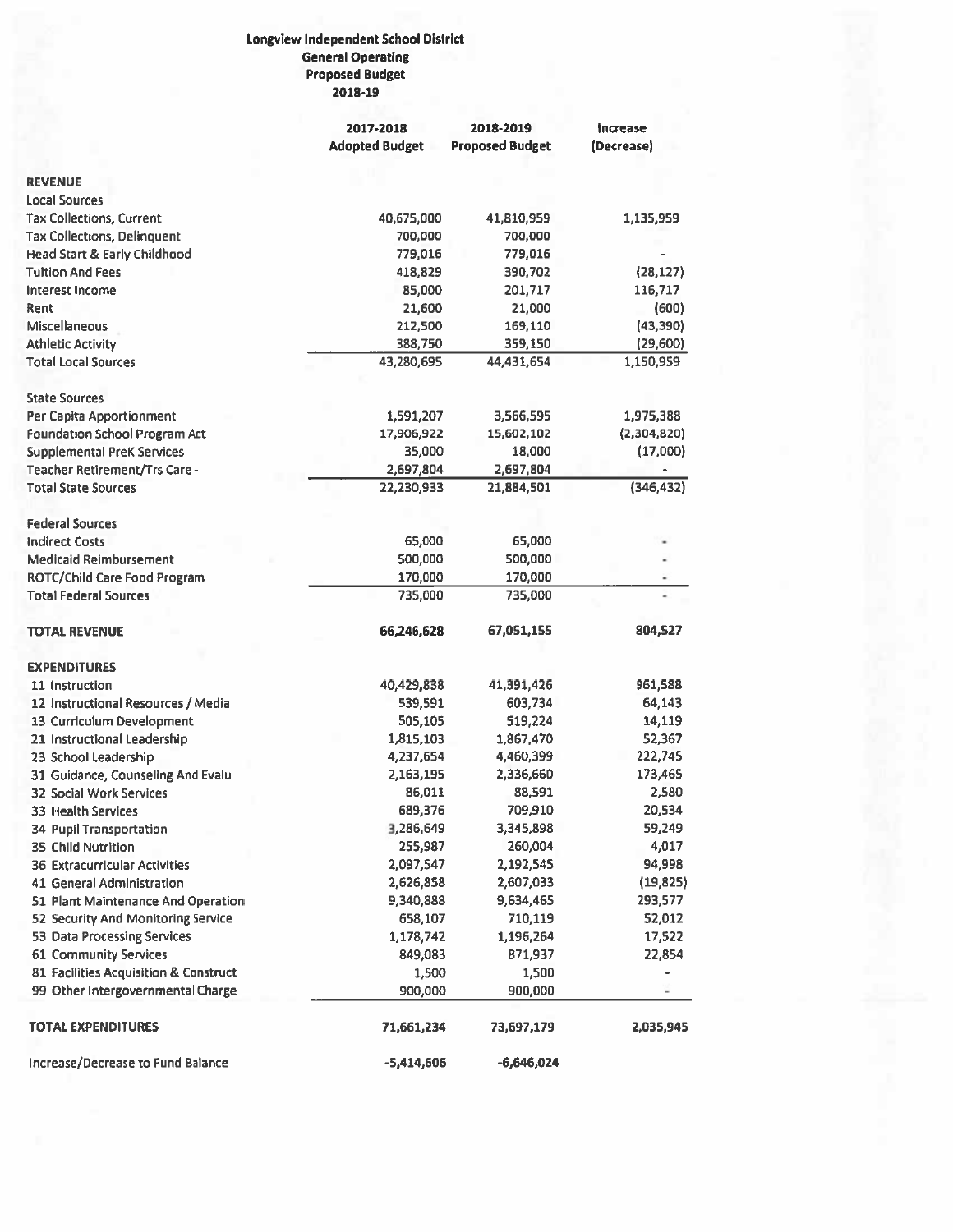## Longview Independent School District **Child Nutrition Proposed Budget** 2018-2019

|                                            | 2017-2018             | 2018-2019              | Increase   |
|--------------------------------------------|-----------------------|------------------------|------------|
|                                            | <b>Adopted Budget</b> | <b>Proposed Budget</b> | (Decrease) |
| <b>REVENUE</b>                             |                       |                        |            |
| <b>Interest Revenue</b>                    | 5,000                 | 5,000                  |            |
| Local - Food Sales in Cafeteria            | 400,000               | 370,500                | (29,500)   |
| <b>Parent On-Line</b>                      | 110,000               | 130,000                | 20,000     |
| <b>Local - Head Start Lunches</b>          | 37,000                | 55,000                 | 18,000     |
| <b>Maintenance Lunches</b>                 | 3,500                 | 3,000                  | (500)      |
| <b>Outside Food Sales</b>                  | 23,000                | 10,000                 | (13,000)   |
| Local - Misc Other Revenue                 |                       | 5,000                  | 5,000      |
| <b>Total Local Sources</b>                 | 578,500               | 578,500                |            |
|                                            |                       |                        |            |
| <b>State - School Matching</b>             | 25,000                | 25,000                 |            |
| <b>Total State Sources</b>                 | 25,000                | 25,000                 |            |
| <b>Federal Sources</b>                     |                       |                        |            |
| Federal School Breakfast Program           | 943,132               | 950,000                | 6,868      |
| Federal Nat'l School Lunch Program         | 2,851,537             | 2,900,000              | 48,463     |
| <b>Federal USDA Donated Commodities</b>    | 334,060               | 333,195                | (865)      |
| <b>Total Federal Sources</b>               | 4,128,729             | 4,183,195              | 54,466     |
| <b>TOTAL REVENUE</b>                       | 4,732,229             | 4,786,695              | 54,466     |
| <b>EXPENDITURES</b>                        |                       |                        |            |
| <b>Salaries</b>                            | 1,797,604             | 1,800,000              | 2.396      |
| <b>Contracted Maintenance &amp; Repair</b> | 29,000                | 29,000                 |            |
| <b>Copier Rental</b>                       | 2,000                 | 2,000                  |            |
| <b>Consulting Services</b>                 | 2,500                 | 2,500                  |            |
| <b>Misc Contracted Services</b>            | 25,000                | 25,000                 |            |
| <b>Food Supplies</b>                       | 2,215,743             | 2,225,000              | 9,257      |
| <b>Non-Food Supplies</b>                   | 64,535                | 64,535                 |            |
| <b>USDA Commodities</b>                    | 334,000               | 333,000                | (1,000)    |
| <b>Office Supplies</b>                     | 6,000                 | 6,000                  |            |
| <b>Tech Supplies/Equip</b>                 | 20,000                | 20,000                 |            |
| <b>Clerical Supplies</b>                   | 5,600                 | 5,600                  |            |
| <b>Employee Travel Expense</b>             | 8,000                 | 8,000                  |            |
| Dues/Memberships                           | 100                   | 100                    |            |
| <b>Misc Services</b>                       | 5,000                 | 5,000                  |            |
| Cafeteria Equipment                        | 5,000                 | 5,000                  |            |
| Small Cafeteria Equipment                  | 50,000                | 50,000                 |            |
| <b>TOTAL EXPENDITURES</b>                  | 4,570,082             | 4,580,735              | 10,653     |
| Increase/Decrease to Fund Balance          | 162,147               | 205,960                | 43,813     |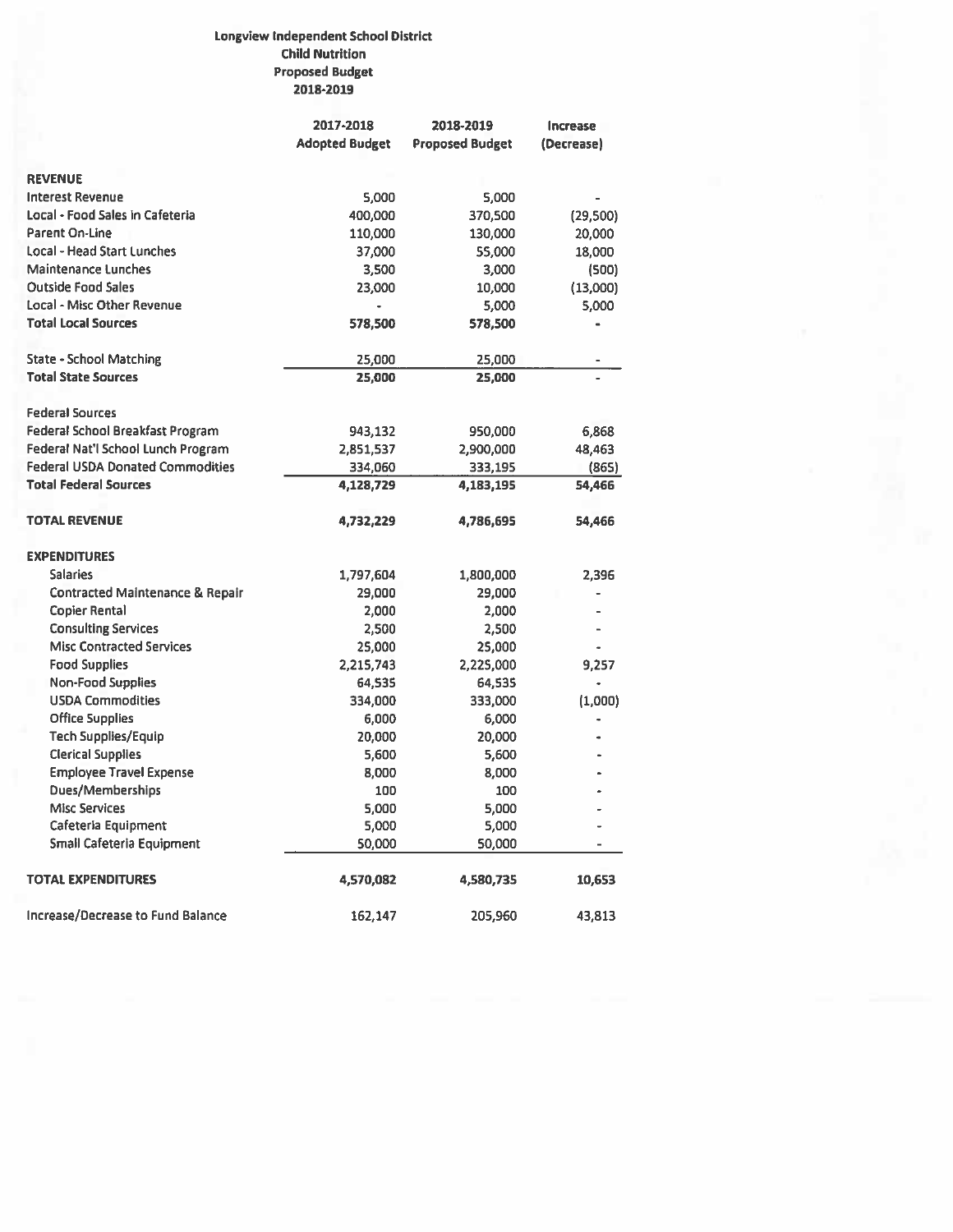## Longview Independent School District **Debt Service Proposed Budget** 2018-2019

|                                    | 2017-2018<br><b>Adopted Budget</b> | 2018-2019<br><b>Proposed Budget</b> | Increase<br>(Decrease) |
|------------------------------------|------------------------------------|-------------------------------------|------------------------|
| <b>REVENUE</b>                     |                                    |                                     |                        |
| <b>Local Sources</b>               |                                    |                                     |                        |
| <b>Tax Collections, Current</b>    | 18,075,000                         | 18,232,310                          | 157,310                |
| <b>Tax Collections, Delinquent</b> | 200,000                            | 200,000                             |                        |
| Interest Income                    | 8,000                              | 8,000                               |                        |
| <b>QSCB Interest</b>               | 50,000                             | 50,000                              |                        |
| <b>Total Local Sources</b>         | 18,333,000                         | 18,490,310                          | 157,310                |
| <b>State Sources</b>               |                                    |                                     |                        |
| <b>Facilities Program</b>          | 409,000                            | 409,817                             | 817                    |
| <b>Total State Sources</b>         | 409,000                            | 409,817                             | 817                    |
| <b>Federal Sources</b>             |                                    |                                     |                        |
| <b>QSCB Interest Subsidy</b>       | 385,203                            | 385,203                             |                        |
| <b>Total Federal Sources</b>       | 385,203                            | 385,203                             |                        |
| <b>TOTAL REVENUE</b>               | 19,127,203                         | 19,285,330                          | 61,573                 |
| <b>EXPENDITURES</b>                |                                    |                                     |                        |
| <b>Retirement of Bonds</b>         | 5,734,254                          | 7,145,000                           | 1,410,746              |
| <b>Interest on Bonds</b>           | 10,743,654                         | 8,749,772                           | (1,993,882)            |
| <b>Paying Agent Fees</b>           | 10,000                             | 10,000                              |                        |
| <b>TOTAL EXPENDITURES</b>          | 16,487,908                         | 15,904,772                          | (583, 136)             |
| Increase/Decrease to Fund Balance  | 2,639,295                          | 3,380,558                           |                        |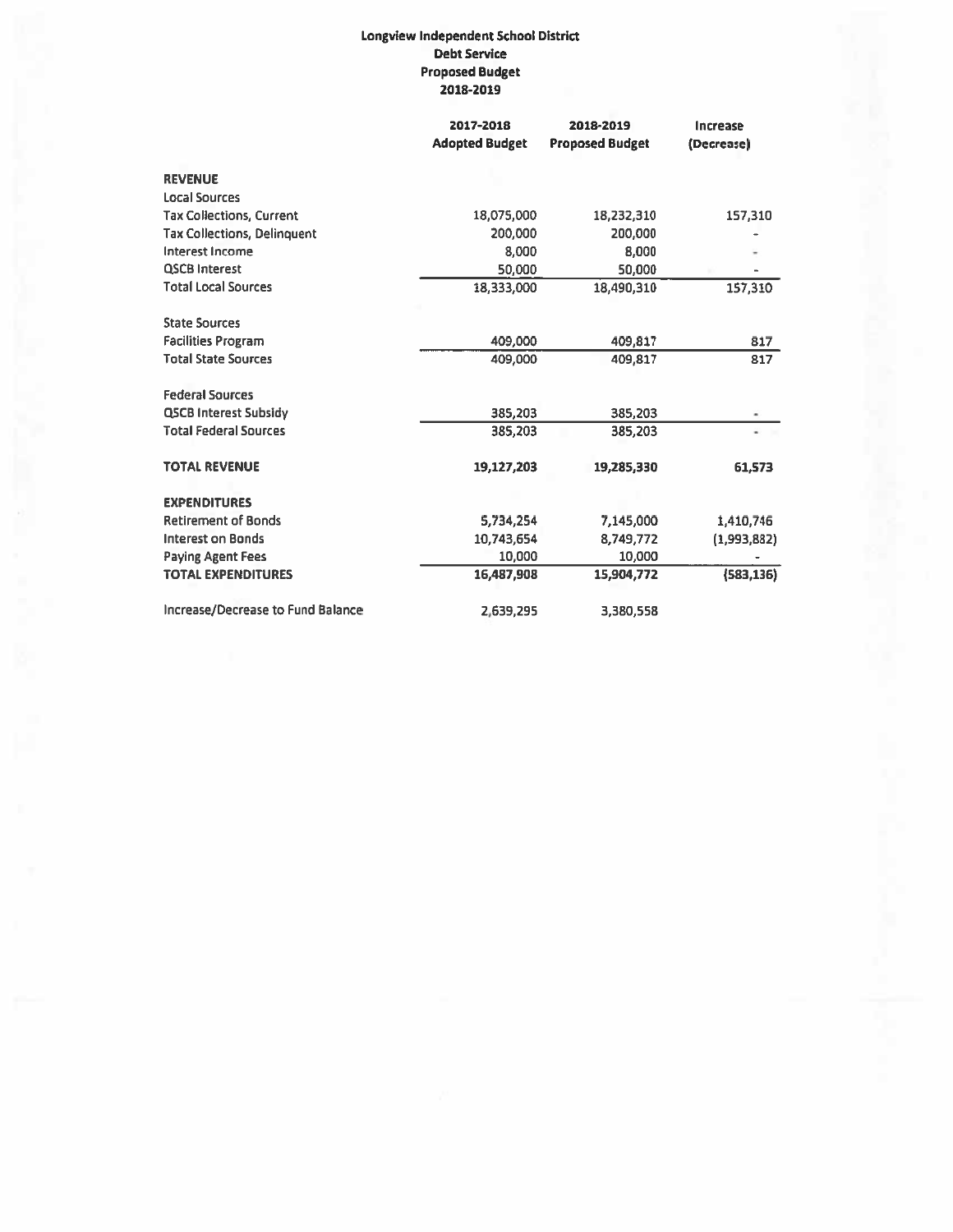|                      | 2017 - 18 Actual Budget                            |                     |                     |                     |                                                    |                                                                                                                                                                                                                                                                                                                           |                     |
|----------------------|----------------------------------------------------|---------------------|---------------------|---------------------|----------------------------------------------------|---------------------------------------------------------------------------------------------------------------------------------------------------------------------------------------------------------------------------------------------------------------------------------------------------------------------------|---------------------|
|                      |                                                    | <b>Aggregrate</b>   | <b>Per Pupil</b>    |                     |                                                    |                                                                                                                                                                                                                                                                                                                           | <b>Per Pupil</b>    |
|                      |                                                    | <b>Expenditures</b> | <b>Expenditures</b> |                     |                                                    |                                                                                                                                                                                                                                                                                                                           | <b>Expenditures</b> |
| <b>Instruction</b>   |                                                    |                     |                     | <b>Instruction</b>  |                                                    |                                                                                                                                                                                                                                                                                                                           |                     |
| 11                   | <b>Instruction</b>                                 | \$40,429,838        | \$4,717             | 11                  | <b>Instruction</b>                                 |                                                                                                                                                                                                                                                                                                                           | \$4,829             |
|                      | <b>Instructional</b>                               |                     |                     |                     | Instructional                                      |                                                                                                                                                                                                                                                                                                                           |                     |
|                      | <b>Resources, Media</b>                            |                     |                     |                     | Resources, Media                                   |                                                                                                                                                                                                                                                                                                                           |                     |
| 12                   | <b>Services</b>                                    | \$539,591           | \$63                | 12                  | <b>Services</b>                                    | \$603,734                                                                                                                                                                                                                                                                                                                 | \$70                |
|                      | <b>Curriculum</b>                                  |                     |                     |                     | <b>Curriculum</b>                                  |                                                                                                                                                                                                                                                                                                                           |                     |
|                      | <b>Development &amp;</b>                           |                     |                     |                     | <b>Development &amp; Staff</b>                     |                                                                                                                                                                                                                                                                                                                           |                     |
| 13                   | <b>Staff Development</b>                           | \$505,105           | \$59                | 13                  | <b>Development</b>                                 | \$519,224                                                                                                                                                                                                                                                                                                                 | \$61                |
|                      |                                                    |                     |                     |                     |                                                    | 2018 - 19 "Proposed" Budget<br>Aggregrate<br><b>Expenditures</b><br>\$41,391,426<br>\$0<br>\$42,514,384<br>\$1,867,470<br>\$4,460,399<br>\$2,336,660<br>\$88,591<br>\$709,910<br>\$2,192,545<br>\$11.655.575<br>\$2,607,033<br>\$9,634,465<br>\$710,119<br>\$1,196,264<br>\$3,345,898<br>\$260,004<br>\$15,146,750<br>\$0 |                     |
|                      | <b>Payment to Juvenile</b>                         |                     |                     |                     | <b>Payment to Juvenile</b>                         |                                                                                                                                                                                                                                                                                                                           |                     |
| 95                   | <b>Justice AEP</b>                                 | \$0                 | \$0                 | 95                  | <b>Justice AEP</b>                                 |                                                                                                                                                                                                                                                                                                                           | \$0                 |
|                      | <b>Total:</b>                                      | \$41,474,534        | \$4,839             |                     | Total:                                             |                                                                                                                                                                                                                                                                                                                           | \$4,960             |
|                      |                                                    |                     |                     |                     |                                                    |                                                                                                                                                                                                                                                                                                                           |                     |
| <b>Instructional</b> |                                                    |                     |                     | Instructional       |                                                    |                                                                                                                                                                                                                                                                                                                           |                     |
| <b>Support</b>       |                                                    |                     |                     | <b>Support</b>      |                                                    |                                                                                                                                                                                                                                                                                                                           |                     |
|                      | <b>Instructional</b>                               |                     |                     |                     | Instructional                                      |                                                                                                                                                                                                                                                                                                                           |                     |
| 21                   | Leadership                                         | \$1,815,103         | \$212               | 21                  | Leadership                                         |                                                                                                                                                                                                                                                                                                                           | \$218               |
|                      |                                                    |                     |                     |                     |                                                    |                                                                                                                                                                                                                                                                                                                           |                     |
|                      |                                                    |                     |                     |                     |                                                    |                                                                                                                                                                                                                                                                                                                           |                     |
| 23                   | <b>School Leadership</b>                           | \$4,237,654         | \$494               | 23                  | <b>School Leadership</b>                           |                                                                                                                                                                                                                                                                                                                           | \$520               |
|                      | Guidance &                                         |                     |                     |                     | Guidance &                                         |                                                                                                                                                                                                                                                                                                                           |                     |
|                      | <b>Counseling,</b>                                 |                     |                     |                     | Counseling,                                        |                                                                                                                                                                                                                                                                                                                           |                     |
| 31                   | <b>Evaluation</b>                                  | \$2,163,195         | \$252               | 31                  | <b>Evaluation</b>                                  |                                                                                                                                                                                                                                                                                                                           | \$273               |
|                      | <b>Social Work</b>                                 |                     |                     |                     |                                                    |                                                                                                                                                                                                                                                                                                                           |                     |
| 32                   | <b>Services</b>                                    | \$86,011            | \$10                | 32                  | <b>Social Work Services</b>                        |                                                                                                                                                                                                                                                                                                                           | \$10                |
| 33                   | <b>Health Services</b>                             | \$689.376           | \$80                | 33                  | <b>Health Services</b>                             |                                                                                                                                                                                                                                                                                                                           | \$83                |
|                      |                                                    |                     |                     |                     |                                                    |                                                                                                                                                                                                                                                                                                                           |                     |
|                      | <b>Co-curricular/Extra-</b>                        |                     |                     |                     | Co-curricular/ Extra-                              |                                                                                                                                                                                                                                                                                                                           |                     |
| 36                   | <b>curricular Activities</b>                       | \$2,097,547         | \$245               | 36                  | curricular Activities                              |                                                                                                                                                                                                                                                                                                                           | \$256               |
|                      | <b>Total</b>                                       | \$11,088,886        | \$1,294             |                     | <b>Total</b>                                       |                                                                                                                                                                                                                                                                                                                           | \$1,360             |
|                      |                                                    |                     |                     |                     |                                                    |                                                                                                                                                                                                                                                                                                                           | \$0                 |
| <b>Central</b>       |                                                    |                     |                     | <b>Central</b>      |                                                    |                                                                                                                                                                                                                                                                                                                           |                     |
| <b>Administratio</b> |                                                    |                     |                     | <b>Administrati</b> |                                                    |                                                                                                                                                                                                                                                                                                                           |                     |
| n                    |                                                    |                     |                     |                     |                                                    |                                                                                                                                                                                                                                                                                                                           | \$0                 |
|                      | General                                            |                     |                     | on                  | General                                            |                                                                                                                                                                                                                                                                                                                           |                     |
|                      |                                                    |                     |                     |                     |                                                    |                                                                                                                                                                                                                                                                                                                           |                     |
| $41*$                | <b>Administration</b>                              | \$2,626,858         | \$306               | 41*                 | <b>Administration</b>                              |                                                                                                                                                                                                                                                                                                                           | \$304               |
|                      |                                                    |                     |                     |                     |                                                    |                                                                                                                                                                                                                                                                                                                           |                     |
| <b>District</b>      |                                                    |                     |                     | <b>District</b>     |                                                    |                                                                                                                                                                                                                                                                                                                           |                     |
| <b>Operations</b>    |                                                    |                     |                     | <b>Operations</b>   |                                                    |                                                                                                                                                                                                                                                                                                                           |                     |
|                      |                                                    |                     |                     |                     |                                                    |                                                                                                                                                                                                                                                                                                                           |                     |
|                      | <b>Plant Maintenance</b>                           |                     |                     |                     | <b>Plant Maintenance &amp;</b>                     |                                                                                                                                                                                                                                                                                                                           |                     |
| 51                   | & Operations                                       | \$9,340,888         | \$1,090             | 51                  | <b>Operations</b>                                  |                                                                                                                                                                                                                                                                                                                           | \$1,124             |
|                      | <b>Security and</b>                                |                     |                     |                     | <b>Security and</b>                                |                                                                                                                                                                                                                                                                                                                           |                     |
| 52                   | <b>Monitoring</b>                                  | \$658,107           | \$77                | 52                  | <b>Monitoring</b>                                  |                                                                                                                                                                                                                                                                                                                           | \$83                |
| 53                   | <b>Data Processing</b>                             | \$1,178,742         | \$138               | 53                  | <b>Data Processing</b>                             |                                                                                                                                                                                                                                                                                                                           | \$140               |
|                      | <b>Student</b>                                     |                     |                     |                     | <b>Student</b>                                     |                                                                                                                                                                                                                                                                                                                           |                     |
| 34                   | <b>Transportation</b>                              | \$3,286,649         | \$383               | 34                  | Transportation                                     |                                                                                                                                                                                                                                                                                                                           | \$390               |
| 35                   | <b>Food Services</b>                               | \$255,987           | \$30                | 35                  | <b>Food Services</b>                               |                                                                                                                                                                                                                                                                                                                           | \$30                |
|                      | Total:                                             | \$14,720,373        | \$1,717             |                     | Total:                                             |                                                                                                                                                                                                                                                                                                                           | \$1,767             |
|                      |                                                    |                     |                     |                     |                                                    |                                                                                                                                                                                                                                                                                                                           |                     |
|                      |                                                    |                     |                     |                     |                                                    |                                                                                                                                                                                                                                                                                                                           |                     |
| <b>Debt Service</b>  |                                                    |                     |                     | <b>Debt Service</b> |                                                    |                                                                                                                                                                                                                                                                                                                           |                     |
| 71                   | <b>Debt Service</b>                                | \$0                 | \$0                 | 71                  |                                                    |                                                                                                                                                                                                                                                                                                                           |                     |
|                      |                                                    |                     |                     |                     | <b>Debt Service</b>                                |                                                                                                                                                                                                                                                                                                                           | \$0                 |
|                      |                                                    |                     |                     |                     |                                                    |                                                                                                                                                                                                                                                                                                                           |                     |
|                      |                                                    |                     |                     | Other               |                                                    |                                                                                                                                                                                                                                                                                                                           |                     |
| <b>Other</b>         |                                                    |                     |                     |                     |                                                    |                                                                                                                                                                                                                                                                                                                           |                     |
|                      |                                                    |                     |                     |                     |                                                    |                                                                                                                                                                                                                                                                                                                           | \$102               |
| 61                   | <b>Community Service</b>                           | \$849,083           | \$99                | 61                  | <b>Community Service</b>                           | \$871,937                                                                                                                                                                                                                                                                                                                 |                     |
|                      | <b>Facilities</b>                                  |                     |                     |                     |                                                    |                                                                                                                                                                                                                                                                                                                           |                     |
|                      | <b>Acquisition and</b>                             |                     |                     |                     | <b>Facilities Acquisition</b>                      |                                                                                                                                                                                                                                                                                                                           |                     |
| 81                   | <b>Construction</b>                                | \$1,500             | \$0                 | 81                  | and Construction                                   | \$1,500                                                                                                                                                                                                                                                                                                                   | \$0                 |
|                      | <b>Contracted</b>                                  |                     |                     |                     | <b>Contracted</b>                                  |                                                                                                                                                                                                                                                                                                                           |                     |
|                      | <b>Instructional</b>                               |                     |                     |                     | <b>Instructional</b>                               |                                                                                                                                                                                                                                                                                                                           |                     |
|                      | <b>Services Between</b>                            |                     |                     |                     | <b>Services Between</b>                            |                                                                                                                                                                                                                                                                                                                           |                     |
|                      | <b>Public schools</b>                              |                     |                     |                     | <b>Public schools</b>                              |                                                                                                                                                                                                                                                                                                                           |                     |
| 91                   | <b>Incremental Cost</b>                            | \$0                 | \$0                 | 91                  |                                                    | \$0                                                                                                                                                                                                                                                                                                                       | \$0                 |
|                      |                                                    |                     |                     |                     | <b>Incremental Cost</b>                            |                                                                                                                                                                                                                                                                                                                           |                     |
|                      | <b>Associated with</b><br><b>Chapter 41 School</b> |                     |                     |                     | <b>Associated with</b><br><b>Chapter 41 School</b> |                                                                                                                                                                                                                                                                                                                           |                     |

## **Budget Summary Report for LONGVIEW ISD**

|                     | 2018 - 19 "Proposed" Budget    |                     |                     |  |  |
|---------------------|--------------------------------|---------------------|---------------------|--|--|
|                     |                                | <b>Aggregrate</b>   | Per Pupil           |  |  |
|                     |                                | <b>Expenditures</b> | <b>Expenditures</b> |  |  |
| Instruction         |                                |                     |                     |  |  |
| 11                  | <b>Instruction</b>             | \$41,391,426        | \$4,829             |  |  |
|                     | <b>Instructional</b>           |                     |                     |  |  |
|                     | Resources, Media               |                     |                     |  |  |
| 12                  | <b>Services</b>                | \$603,734           | \$70                |  |  |
|                     | Curriculum                     |                     |                     |  |  |
|                     | <b>Development &amp; Staff</b> |                     |                     |  |  |
| 13                  | <b>Development</b>             | \$519,224           | \$61                |  |  |
|                     |                                |                     |                     |  |  |
|                     | <b>Payment to Juvenile</b>     |                     |                     |  |  |
| 95                  | <b>Justice AEP</b>             | \$0                 | \$0                 |  |  |
|                     | Total:                         | \$42,514,384        | \$4.960             |  |  |
|                     |                                |                     |                     |  |  |
| nstructional        |                                |                     |                     |  |  |
| <b>Support</b>      |                                |                     |                     |  |  |
| 21                  | Instructional<br>Leadership    |                     | \$218               |  |  |
|                     |                                | \$1,867,470         |                     |  |  |
| 23                  | <b>School Leadership</b>       |                     | \$520               |  |  |
|                     | Guidance &                     | \$4,460,399         |                     |  |  |
|                     | Counseling,                    |                     |                     |  |  |
| 31                  | <b>Evaluation</b>              | \$2,336,660         | \$273               |  |  |
|                     |                                |                     |                     |  |  |
| 32                  | <b>Social Work Services</b>    | \$88,591            | \$10                |  |  |
| 33                  | <b>Health Services</b>         | \$709.910           | \$83                |  |  |
|                     |                                |                     |                     |  |  |
|                     | Co-curricular/ Extra-          |                     |                     |  |  |
| 36                  | curricular Activities          | \$2,192,545         | \$256               |  |  |
|                     | Total                          | \$11,655,575        | \$1,360             |  |  |
|                     |                                |                     | \$0                 |  |  |
| Central             |                                |                     |                     |  |  |
| <b>Administrati</b> |                                |                     |                     |  |  |
| on                  |                                |                     | \$0                 |  |  |
|                     | General                        |                     |                     |  |  |
| 41*                 | Administration                 | \$2,607,033         | \$304               |  |  |
|                     |                                |                     |                     |  |  |
| <b>District</b>     |                                |                     |                     |  |  |
| Operations          |                                |                     |                     |  |  |
|                     |                                |                     |                     |  |  |
|                     | Plant Maintenance &            |                     |                     |  |  |
| 51                  | <b>Operations</b>              | \$9,634,465         | \$1,124             |  |  |
|                     | <b>Security and</b>            |                     |                     |  |  |
| 52                  | <b>Monitoring</b>              | \$710,119           | \$83                |  |  |
| 53                  | <b>Data Processing</b>         | \$1.196.264         | \$140               |  |  |
|                     | <b>Student</b>                 |                     |                     |  |  |
| 34                  | Transportation                 | \$3,345,898         | \$390               |  |  |
| 35                  | <b>Food Services</b>           | \$260,004           | \$30                |  |  |
|                     | i otal:                        | \$15,146,750        | \$1,767             |  |  |
|                     |                                |                     |                     |  |  |
|                     |                                |                     |                     |  |  |
| ebt Service         |                                |                     |                     |  |  |
| 71                  | <b>Debt Service</b>            | \$0                 | \$0                 |  |  |
| Other               |                                |                     |                     |  |  |
|                     |                                |                     |                     |  |  |
| 61                  | <b>Community Service</b>       | \$871,937           | \$102               |  |  |
|                     |                                |                     |                     |  |  |
|                     | <b>Facilities Acquisition</b>  |                     |                     |  |  |
| 81                  | and Construction               | \$1,500             | \$0                 |  |  |
|                     | Contracted                     |                     |                     |  |  |
|                     | <b>Instructional</b>           |                     |                     |  |  |
|                     | <b>Services Between</b>        |                     |                     |  |  |
| 91                  | <b>Public schools</b>          | \$0                 | \$0                 |  |  |
|                     | <b>Incremental Cost</b>        |                     |                     |  |  |
|                     | <b>Associated with</b>         |                     |                     |  |  |
|                     | <b>Chapter 41 School</b>       |                     |                     |  |  |
| 92                  | <b>Districts</b>               | \$0                 | \$0                 |  |  |
|                     |                                |                     |                     |  |  |